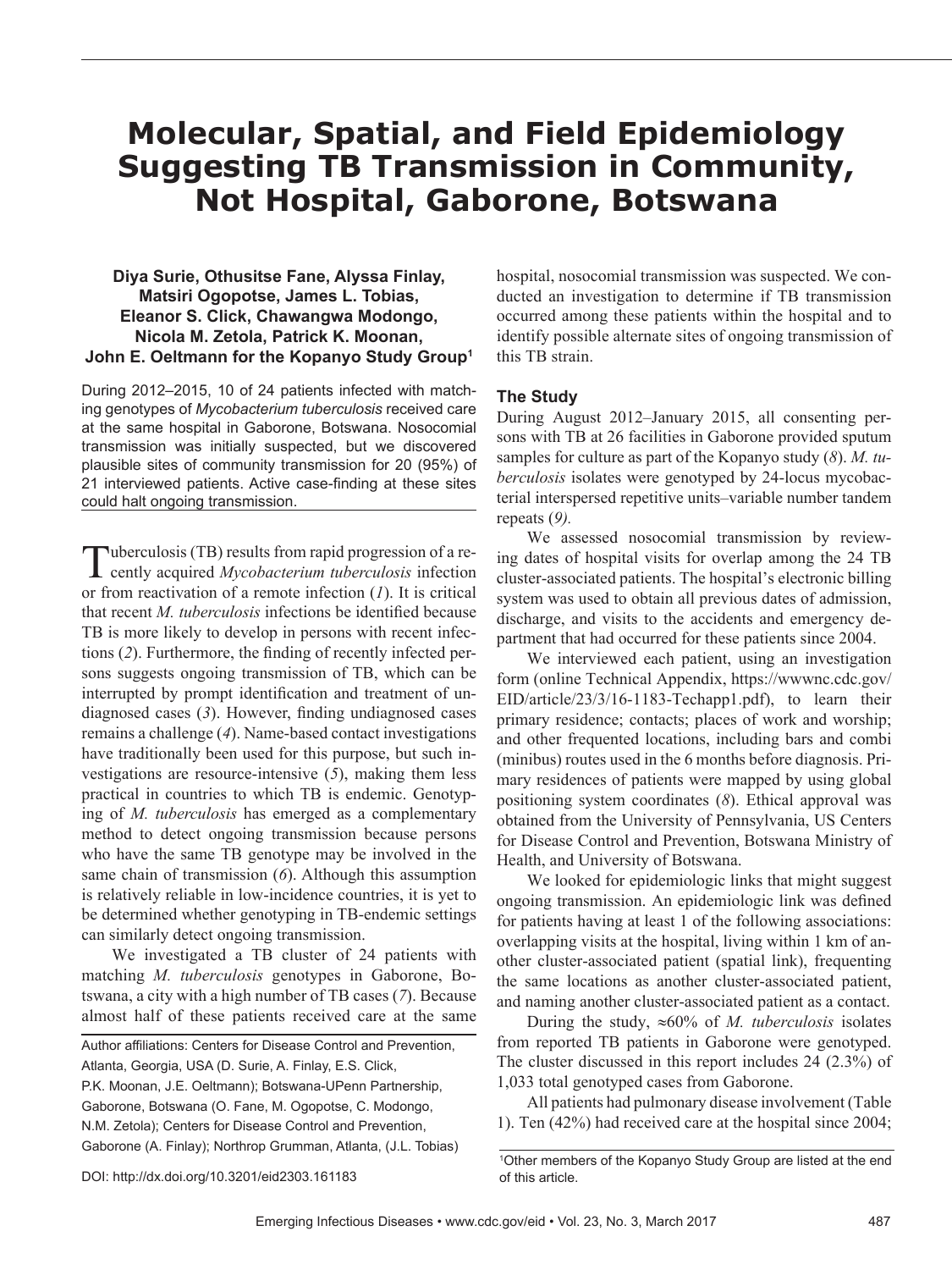#### **DISPATCHES**

| <b>Table 1.</b> Patient and disease characteristics in a tuberculosis |  |
|-----------------------------------------------------------------------|--|
| cluster. Gaborone. Botswana. 2012–2015                                |  |

| Characteristic                                                             | No. $(\%)^*$  |  |
|----------------------------------------------------------------------------|---------------|--|
| Patient                                                                    |               |  |
| Sex                                                                        |               |  |
| M                                                                          | 14 (58)       |  |
| F                                                                          | 10 (42)       |  |
| Age, median y (range)                                                      | $31(15 - 55)$ |  |
| Primary residence in Gaborone                                              | 20(83)        |  |
| Alcohol use                                                                | 4(17)         |  |
| Tobacco use                                                                | 3(13)         |  |
| Cough                                                                      | 23 (96)       |  |
| History of visit to the hospital                                           | 10 (42)       |  |
| Died                                                                       | 1 $(4)$       |  |
| Disease-associated                                                         |               |  |
| Pulmonary                                                                  | 24 (100)      |  |
| Extrapulmonary involvement+                                                | 2(8)          |  |
| Positive sputum smear at diagnosis                                         | $12(75)$ ‡    |  |
| <b>HIV</b> infection                                                       | 16 (67)       |  |
| CD4 cells/mL, median (range)§                                              | 310 (14-700)  |  |
| Receiving antiretroviral therapy at time of                                | 9(56)         |  |
| tuberculosis diagnosis                                                     |               |  |
| *Data are no. (%) for 24 patients except as indicated.                     |               |  |
| the addition to pulmonary tuberculosis, 2 patients also had extrapulmonary |               |  |

involvement (pleural and abdominal tuberculosis). ‡Sixteen patients had a sputum smear tested at diagnosis.

§CD4 counts were available for 11 of 16 patients with HIV infection.

most visits occurred after October 2013 (Figure 1). Except for visits by 2 patients, no patients' visits overlapped at the hospital. Patients V and X overlapped in the hospital for 3 days, albeit in separate buildings. Patient V was admitted to the hospital with a known diagnosis of TB and had started TB therapy the day before admission. Patient X was in the hospital for a week but did not start TB therapy until 13 days after patient V was admitted. No members of this cluster were healthcare workers.

Twenty (83%) patients had a primary residence in Gaborone; 14 resided in 4 distinct neighborhoods (Figure 2, panel A). The spatial link definition (residing <1 km from another cluster-associated patient) was met by 13 (54%) patients. One patient (B) lived slightly >1 km from the nearest patient (Figure 2, panel B). Two of 4 spatially linked patients (C, D, I, and W) (Figure 2, panel B) did not name each other during enrollment when asked about contacts; when interviewed again as part of this investigation, these patients confirmed spending time together around the time of their diagnosis.

One patient died and 2 were lost to follow-up. Thus, 21 patients contributed to the remaining epidemiologic links obtained from interviews (Table 2). The median number of specific locations reported by patients was 6 (range 1–13). Of the 21 patients, 11 (52%) reported attending the same bar as another patient; 1 of these patients worked as a bartender. Site visits to 2 of the bars revealed an environment conducive to TB transmission (closed, poorly ventilated space crowded with patrons and employees). Similar crowded conditions were observed in combis, and 16 (76%) patients reported using the same combi route as another patient. Eight

(38%) patients attended the same church as another patient, and 6 (29%) patients named each other as a contact, suggesting transmission could have occurred among them.

#### **Conclusions**

TB genotyping surveillance prompted a targeted investigation, which, when combined with spatial and field epidemiologic data, identified unsuspected locations of possible transmission. TB transmission from 1 cluster-associated patient to another at the hospital seemed unlikely. Although 2 patients' hospital stays overlapped by 3 days, nosocomial transmission between them probably did not occur because the patients were hospitalized in separate buildings and the time from TB exposure and treatment initiation (13 days) is an extremely short time for disease to develop (*10*). Instead, the combination of links among patients suggests ongoing community transmission. Plausible sites of transmission included specific neighborhoods, bars, combi routes, and churches, transmission locations consistent with reports from other TB-endemic settings (*11,12*). These findings demonstrate the critical role that nonhousehold-based TB transmission plays in sub-Saharan Africa and highlight the need for identifying community-based TB transmission. A multidisciplinary approach (i.e., use of genotyping, spatial analyses, and interviews) provided us with locations where additional persons may be at risk for TB.

Our study has limitations. First, because samples from every TB case in Gaborone were not genotyped and interviews were not conducted with all persons in this cluster, key linkages between patients may have been missed.



**Figure 1.** Timing of hospital visits and treatment for 10 tuberculosis (TB) cluster–associated patients, Gaborone, Botswana, 2013–2015. Patients were hospitalized or seen in the accident and emergency ward, and all had a history of such visits since 2004. Visits prior to October 2013 are not shown; these include visits in 2012 by patients A and I and additional visits by patients N, T, and U. None of the pre-October 2013 visits overlapped with those of other TB cluster– associated patients.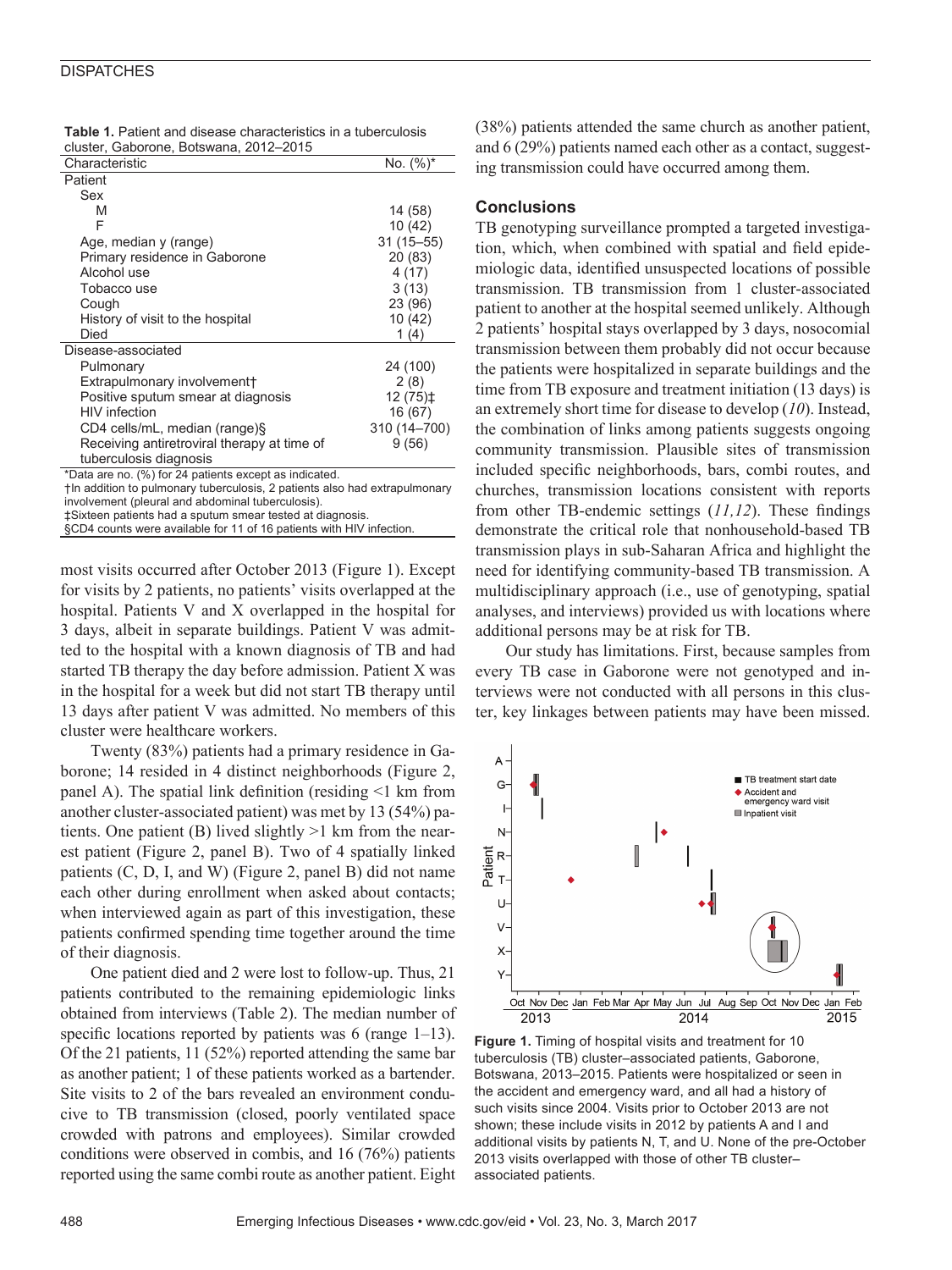

**Figure 2.** Residence-associated data for patients in a tuberculosis cluster, Gaborone, Botswana, 2012–2015. A) Primary residences of 20 patients are indicated by red dots. Inset map shows location of Gaborone in Botswana. Black lines demarcate neighborhoods; gray lines demarcate property parcels; pink circles represent 0.5-km radius around a patient's residence; and red rectangles indicate presence of 14 patients in 4 distinct neighborhoods, 13 of whom had spatial links. Four patients who are not depicted on this map lived outside of Gaborone and did not have any spatial links between them. B) Primary residences of 5 patients who lived in the same neighborhood. Parcels locations were intentionally not shown to protect individual case anonymity. Geodata were sourced from Statistics Botswana (http://www.cso.gov.bw).

Second, underreporting of locations might have occurred due to patients' inability to remember all locations visited; thus, some less frequented places where transmission might have occurred may have been missed. Third, we could not prove that patients who attended the same location interacted with each other at that location while infectious. Fourth, if a cluster-associated patient went to the hospital as a visitor, not a patient, their overlap with another clusterassociated patient could have been missed. Fifth, the extent to which the hospital infection-control program influenced our findings is unknown. Sixth, because 24-locus mycobacterial interspersed repetitive units–variable number tandem repeats characterizes only a portion of the *M. tuberculosis* genome, it is possible for 2 different strains to appear similar. Whole-genome sequencing could help confirm (or refute) the findings in this investigation.

Although genotyping is an imperfect tool for confirming transmission between patients, we know that numerous

**Table 2.** Epidemiologic links between patients in a tuberculosis cluster, Gaborone, Botswana, 2012–2015

| Link                                            | No./no. total | $\%$ |
|-------------------------------------------------|---------------|------|
| Location                                        |               |      |
| Any                                             | $20/21*$      | 95   |
| Hospital A                                      | $2/24$ t      | 8    |
| Combi routes                                    | 16/21         | 76   |
| Spatial                                         | 13/24         | 54   |
| Bars                                            | 11/21         | 52   |
| Churches                                        | 8/21          | 38   |
| Named contacts                                  | 6/21          | 29   |
| No. links                                       |               |      |
|                                                 | 14/21         | 67   |
| $\frac{\geq 2}{\geq 3}$ $\frac{\geq 4}{\geq 4}$ | 11/21         | 52   |
|                                                 | 3/21          | 14   |
|                                                 |               |      |

\*Only 21/24 cluster-associated patients were reachable for interview regarding epidemiologic links associated with contacts, combi routes used, and places of socialization and worship.

†Hospital visits for 2 patients overlapped, but tuberculosis transmission between them probably did not occur because the patients were hospitalized in separate buildings and the time between tuberculosis exposure and treatment initiation (13 d) is an extremely short time for disease to develop.